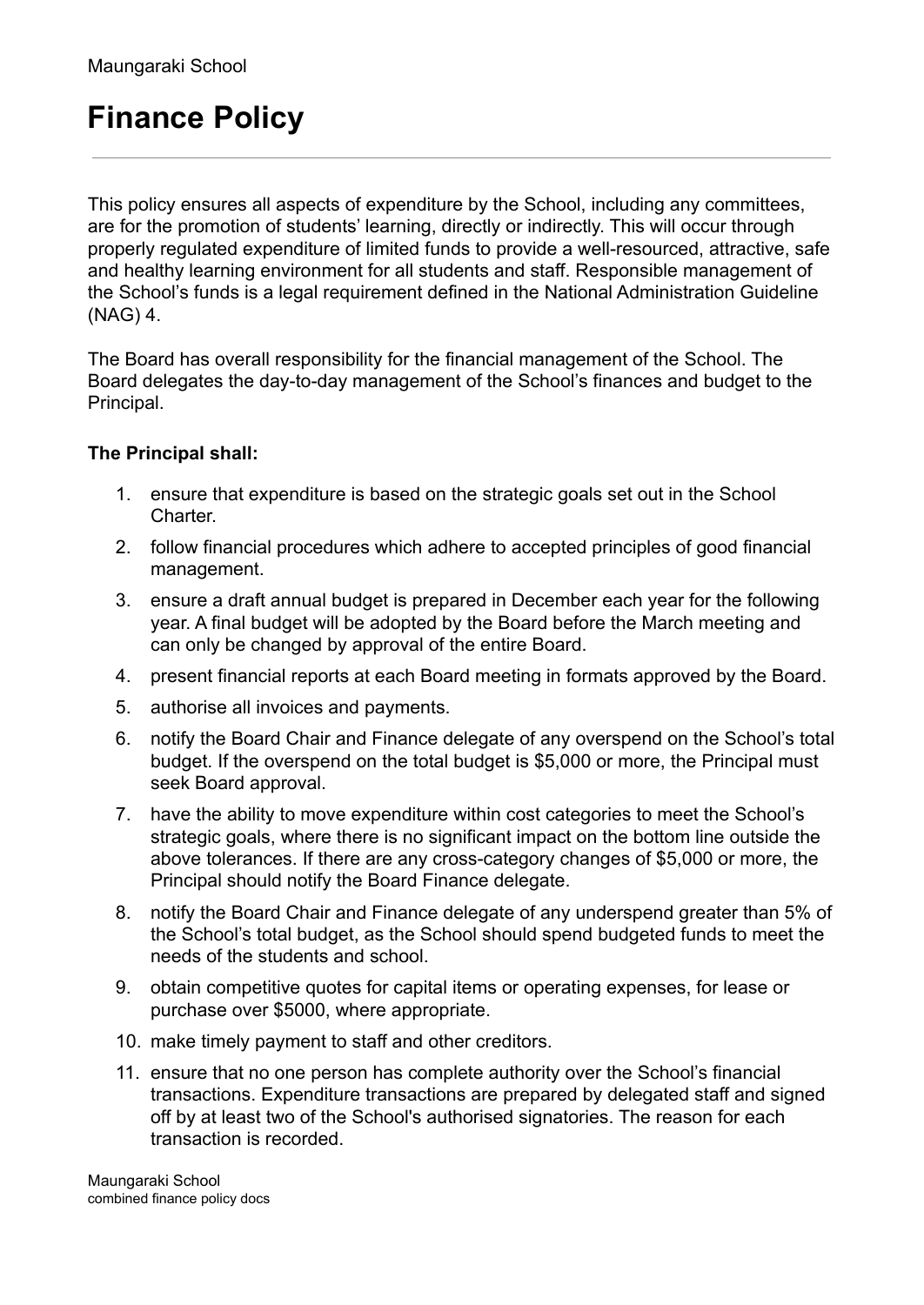- 12. have annual audited financial reports prepared. These are to be made available to the required parties within the required time frames set by the Ministry of Education and relevant legislation.
- 13. approve credit card purchases by staff, and seek approval from the Board Chair for credit card purchases by the Principal.
- 14. seek Board approval for spending beyond the \$5,000 credit card limit within any given month.

## **Cash receipts**

- Only delegated staff handle cash.
- All cash and cheques received are paid to the School office and properly receipted.
- Cash received cannot be used to pay other accounts, in cash.
- All cash and cheque receipts are banked as soon as possible, and any kept on the premises are kept secure and under control.
- Petty cash is limited to \$200 and reconciled as needed.
- Staff follow the School's cash receipts procedures.

## **Payroll**

- The Principal is responsible to the Board for the payroll processing and expenditure reports.
- The Payroll Administrator checks the SUE (Staff Usage and Expenditure) report and presents it to the Principal for checking and signing.
- Leave reports are checked by the Principal and regularly reported to the Board.
- The Principal assures the Board twice a year that a Board member has checked the process and authorisations used to make payments to staff members, particularly the payments made to the Principal, to anyone related to the Principal, and others in the school with payroll responsibilities.

## **Reimbursements**

- Reimbursements will be made and claimed in a timely manner.
- Requests for reimbursement must be in writing (using the School's claim form), detailing costs and enclosing receipts/invoices.
- The Principal authorises reimbursements. If the reimbursement is to the Principal, the Board Chair authorises the reimbursement.

## **Sensitive expenditure**

The Board acknowledges that at times there are expenses which may be considered to be beneficial to individuals or small groups of individuals. These may include expenses in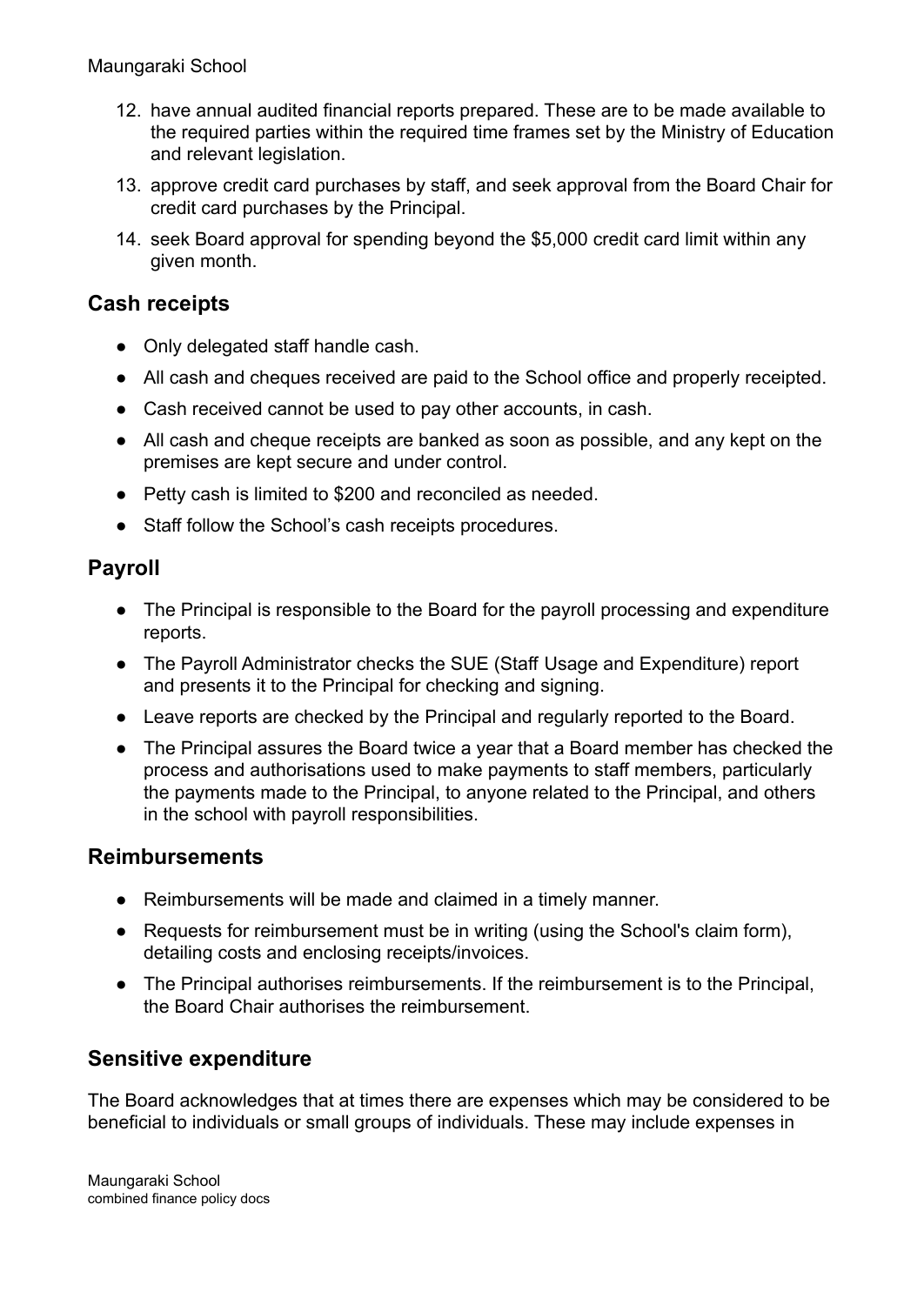#### Maungaraki School

relation to travel (especially international travel), or to koha, gifts and other payments to individuals.

For sensitive expenditure the following is School policy:

- Principal's sensitive expenditure is approved by the Chairperson of the Board.
- All staff sensitive expenditure is approved by the Principal.

# **Fundraising guidelines**

Fundraising for the School by any individual or group follow these guidelines:

- It must be approved by the Principal.
- Fundraising activities are recorded, and monitored through the School's usual financial checking system. Money received or spent is recorded by at least two people.
- Money raised is spent for the approved purpose, where possible.
- Fundraising activities meet all legal requirements, including the Food Act 2014 and Gambling Act 2003.

## **Theft and Fraud Prevention**

The Board of Trustees has a responsibility to protect the physical and financial resources of the School. This includes preventing and detecting theft and fraudulent actions by persons who are employed or contracted by the School, or who are service recipients of the School.

#### **Objectives:**

- To ensure preventative measures are implemented to protect the School against theft and fraud.
- To ensure there is a process for conducting an investigation into any theft or fraudulent action according to the principles of natural justice.

#### **Guidelines:**

- 1. Physical resources are to be kept secure and accounted for by staff.
- 2. Financial systems are designed to prevent and detect occurrences of fraud.
- 3. Staff members who are formally delegated responsibility in their job descriptions for the custody of physical and financial resources shall be competent and be held accountable for carrying out those responsibilities.
- 4. All staff shall be made aware of their responsibility to inform the Principal should they suspect or become aware of any improper or fraudulent actions by staff, suppliers, contractors or other persons associated with the School.